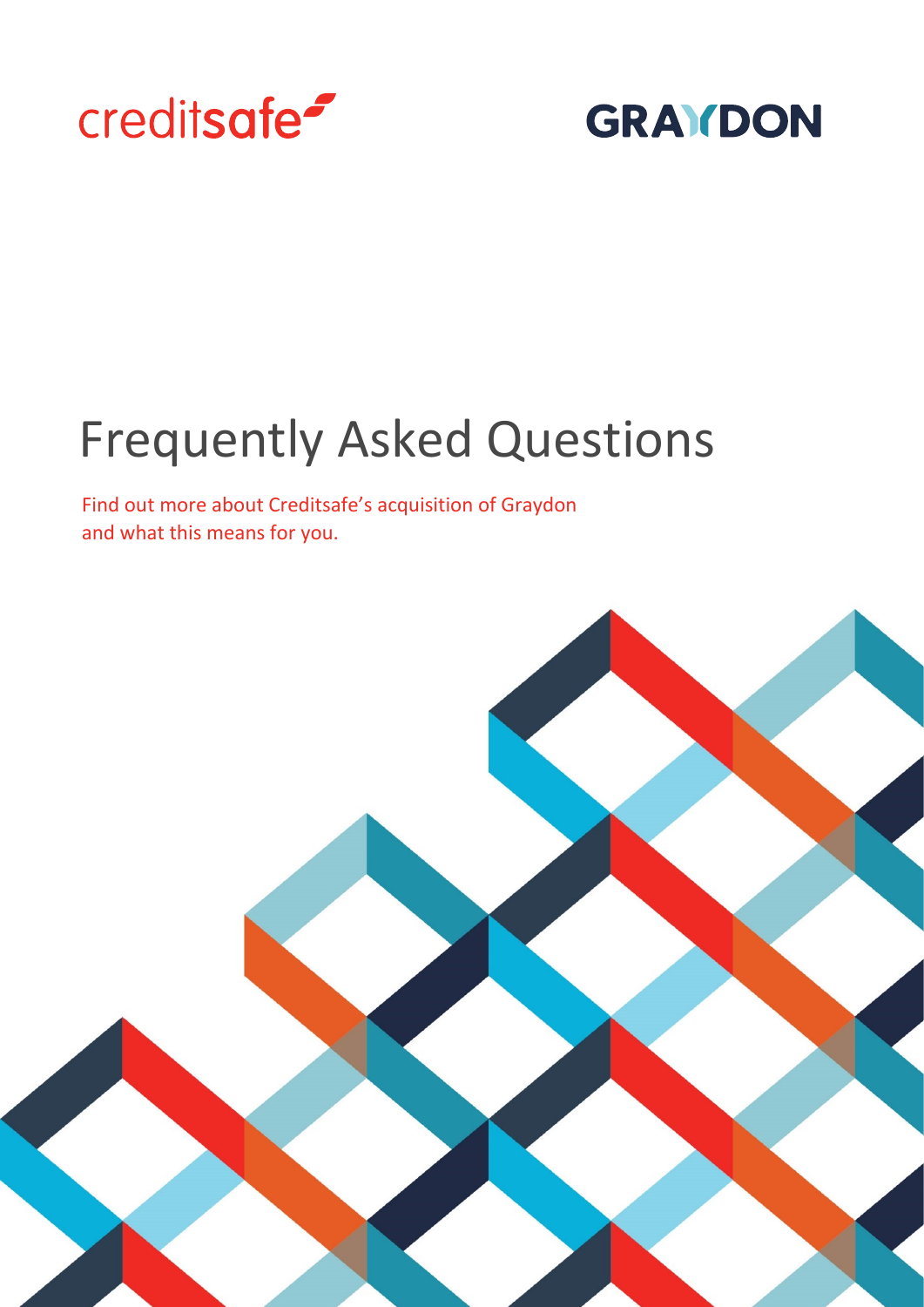



#### What does it mean that Creditsafe has acquired Graydon?

On Monday, 28th February 2022 Creditsafe Nederland BV purchased all the shares of Graydon Holding NV, under which the Graydon companies fall under. Creditsafe Nederland BV, in turn, is part of the Safe Information Group NV.

Safe Information Group NV is the parent company of the Creditsafe companies. Creditsafe is an internationally operating company with its own Creditsafe companies in 14 countries.

#### Does the acquisition have any impact on my contract?

No, the acquisition of Graydon by Creditsafe will have no impact on your contract. You can also access your Creditsafe account, services and customer support as usual, and you remain a customer of Graydon.

#### Will I experience any changes to my products, services or data?

No, you will not experience any changes to your products, services or data. You will have access to the same high quality data and servies as you always have.

# We have an account with Graydon & Creditsafe, what does this mean for us?

Creditsafe and Graydon remain two separate organisations, with separate services and data. If you have an account with both Graydon and Creditsafe, both of your accounts and contracts will remain active and functional as usual.

#### Has my account manager changed?

No, your account manager remains the same.

# Will invoicing and billing details change for Graydon?

No, billing details will not change for Graydon.